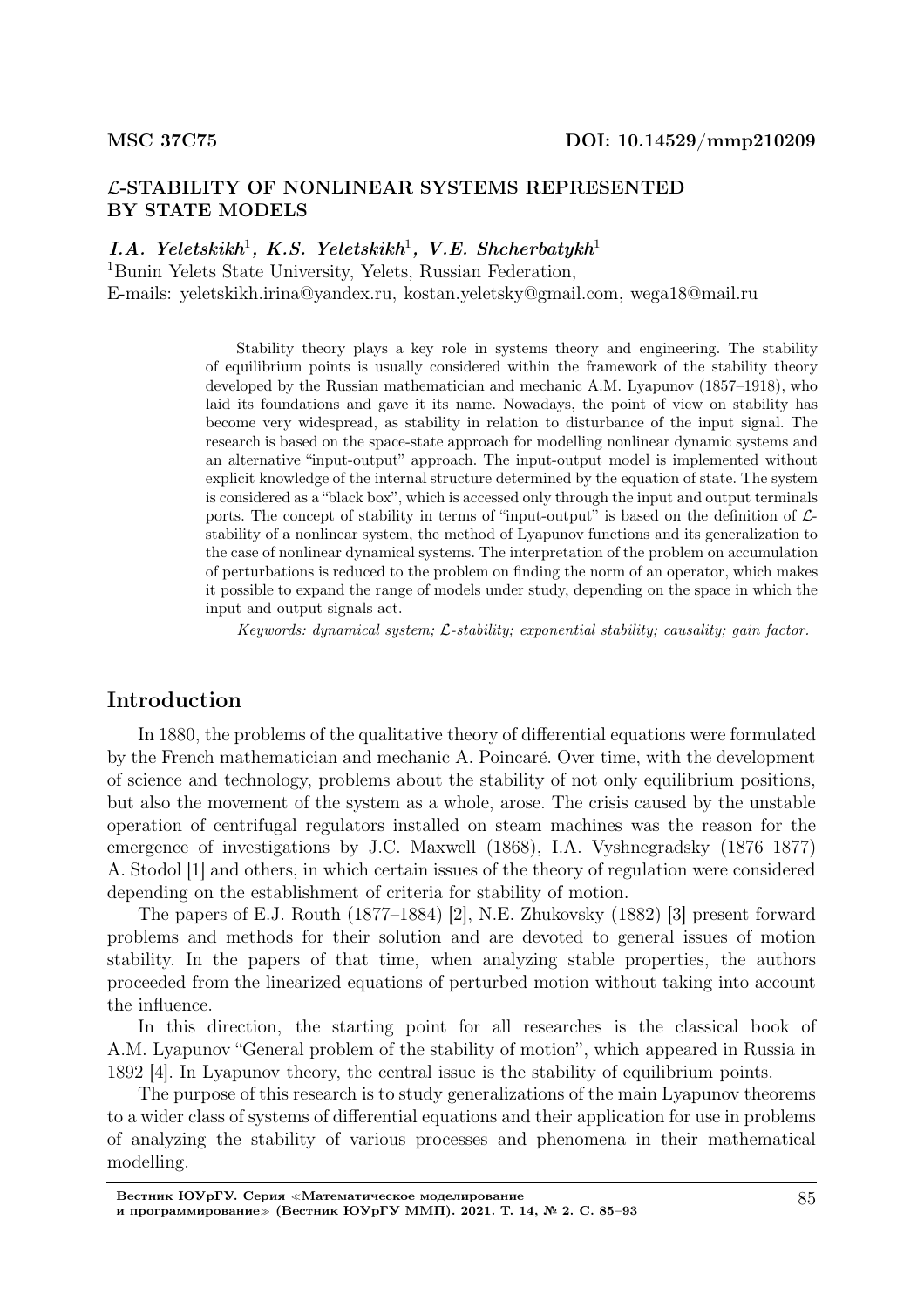## 1. Stability in Terms of "Input-Output"

Consider a system in which the connection between inputs and outputs is represented by the equality  $y = Hu$ , where H is some operator or some mapping that defines y in terms of u. The input u belongs to the signal space and maps the time interval  $[0,\infty)$  to the Euclidean space  $\mathbb{R}^m$ . As examples of such spaces, we note the space of piecewise continuous bounded functions, or the space of piecewise continuous square-integrable functions.

To measure the signal intensity, we introduce the norm of the function u satisfying the following properties:

– the signal norm is zero if the signal is identically equal zero, otherwise;

– the norm takes strictly positive values;

– scaling the signal leads to the corresponding scaling of its norm, i.e.  $\|au\| = a\|u\|$ for any positive constant and any signal;

– the norm satisfies the triangle inequality  $||u_1 + u_2|| \le ||u_1|| + ||u_2||$ .

For example, in the case of the space of piecewise continuous square-integrable functions, the norm is defined by the equality

$$
||u||_{\mathcal{L}_2} = \sqrt{\int_0^\infty u^T(t)u(t)dt} < \infty
$$

and this space is denoted by  $\mathcal{L}_2^m$ . In general, the space  $\mathcal{L}_p^m$ ,  $1 \leq p \leq \infty$ , is defined as the set of all piecewise continuous functions  $u$  such that

$$
||u||_{\mathcal{L}_2} = \left(\int\limits_0^\infty ||u(t)||^p dt\right)^{1/p} < \infty.
$$

In  $\mathcal{L}_p^m$ , the subscript p corresponds to the type of the p-norm used to define the space, and the superscript  $m$  corresponds to the dimension of the signal  $u$ . If it is clear from the context which subscript or superscript is considered, then we omit it and denote the corresponding space  $\mathcal{L}_p$ ,  $\mathcal{L}^m$  or  $\mathcal{L}$ . In order to distinguish the norm of the vector u in the space  $\mathcal L$  and the norm of the vector  $u(t)$  in the space  $\mathbb R^m$ , we write the first one in the form  $\|\cdot\|_{L^2}$ .

If the input  $u \in \mathcal{L}^m$  has "satisfactory behavior", then the question arises whether it has the same "satisfactory behavior" in the sense that  $y \in \mathcal{L}^q$ , where  $\mathcal{L}^q$  is a space similar to the space  $\mathcal{L}^m$ , but in the general case the number of output variables q may differ from the number of input variables  $m$ . A system is characterized as a stable one, if the system has the property that in the case of "satisfactory behavior" of the input action, it generates an output signal with "satisfactory behavior". However, it is impossible to define  $H$  as a mapping from  $\mathcal{L}^m$  to  $\mathcal{L}^q$ , since one can obtain unstable systems in which the input  $u \in \mathcal{L}^m$ can generate the output y, which does not belong to  $\mathcal{L}^q$ . Therefore, H is usually defined as a mapping from the extended space  $\mathcal{L}_e^m$  to  $\mathcal{L}_e^q$ , where

$$
\mathcal{L}_e^m = \{u | u_\tau \in \mathcal{L}^m, \ \forall \tau \in [0, \infty)\}
$$

and  $u_{\tau}$  is the truncation function:

$$
u_{\tau} = \begin{cases} u(t), & 0 \leq t \leq \tau, \\ 0, & t > \tau. \end{cases}
$$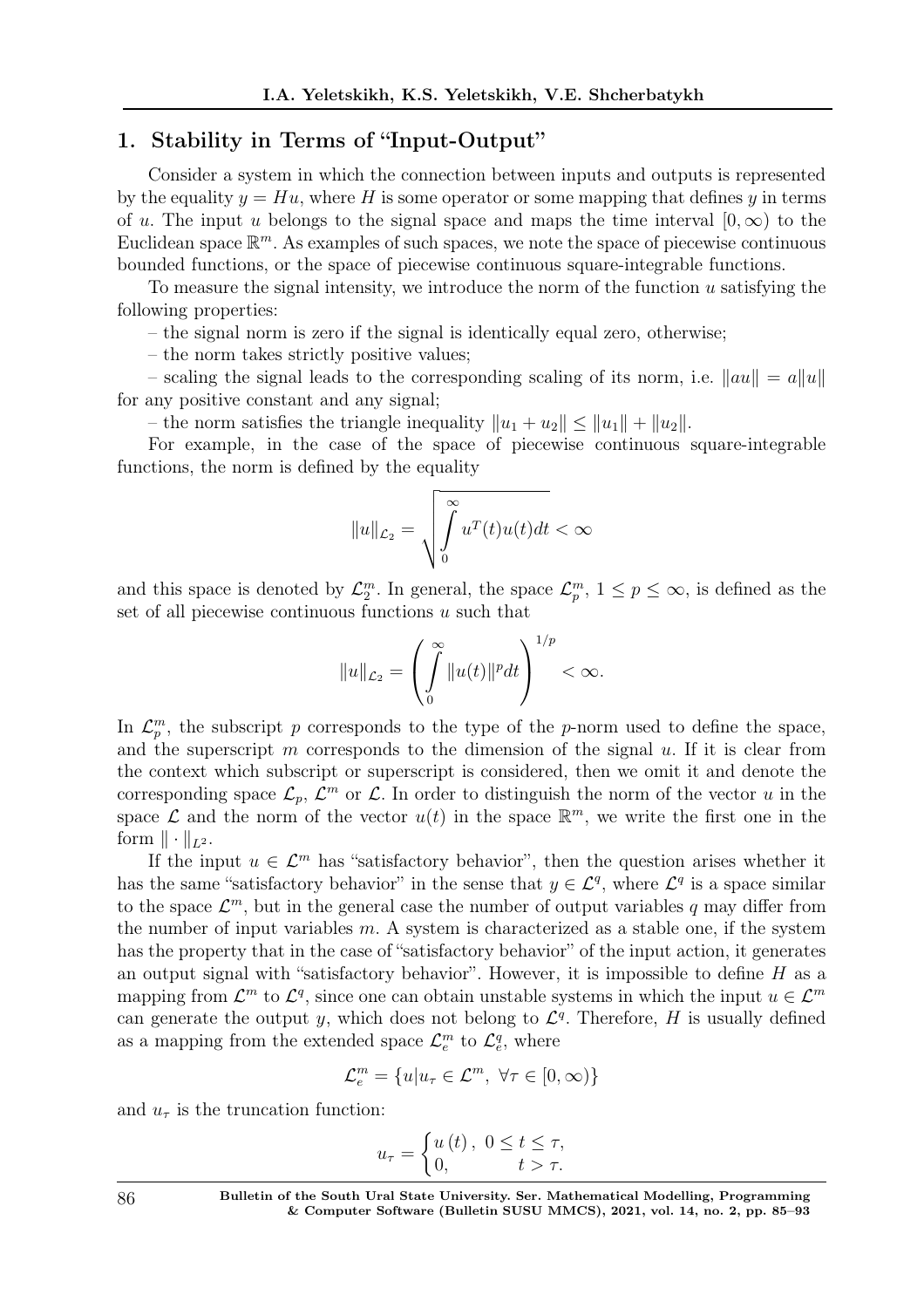The extended space  $\mathcal{L}_e^m$  is a linear space containing the unextended space  $\mathcal{L}^m$ . This allows to deal with unbounded signals. For example, the signal  $u(t) = t$  does not belong to the space  $\mathcal{L}_{\infty}$ , but its truncation

$$
u_{\tau} = \begin{cases} t, & 0 \leq t \leq \tau, \\ 0, & t > \tau, \end{cases}
$$

belongs to the extended space. The mapping

 $H: \mathcal{L}_e^m \to \mathcal{L}_e^q$ 

is called casual or non-anticipatory if the output value  $(Hu)(t)$  at any time t depends only on entering the past times, including  $t$ . In other words,

$$
(Hu)_{\tau} = (Hu_{\tau})_{\tau}.
$$

Causality is a property inherent in dynamical systems presented in the form of a state space model. Since the spaces of input and output signals are defined, we can define the stability of the "input-output".

**Definition 1.** The mapping  $H: \mathcal{L}_e^m \to \mathcal{L}_e^q$  is called  $\mathcal{L}\text{-stable}$  if there exist a K-function  $\alpha$ defined on  $[0, \infty)$  and a nonnegative constant  $\beta$  such that

$$
||(Hu)_\tau||_{\mathcal{L}} \le \alpha \left( ||u_\tau||_{\mathcal{L}} \right) + \beta \tag{1}
$$

for all  $u \in \mathcal{L}_e^m$  and  $\tau \in [0,\infty)$ . This mapping H is called  $\mathcal{L}$ -stable with a finite gain if there exist nonnegative constants  $\gamma$  and  $\beta$  such that

$$
||(Hu)_{\tau}||_{\mathcal{L}} \le \gamma \left( ||u_{\tau}||_{\mathcal{L}} \right) + \beta \tag{2}
$$

for all  $u \in \mathcal{L}_e^m$  and  $\tau \in [0, \infty)$ .

The constant  $\beta$  in (1) and (2) is called the displacement term. This term is presented in the definition, since it is necessary to take into account situations when the output of Hu in the system is not equal to zero for  $u = 0^3$ . If inequality (2) is true, then it is interesting to obtain the smallest value of  $\gamma$  for which there exists  $\beta$  under which (2) holds. In the situations where such a value  $\gamma$  can be determined, this value is called a system gain factor. If inequality (2) holds under some  $\gamma \geq 0$ , then the system has  $\mathcal{L}$ -gain factor less than or equal to  $\gamma$ .

For a casual,  $\mathcal{L}\text{-stable system}$ , it can be shown that

$$
u\in\mathcal{L}^m\ \Rightarrow Hu\in\mathcal{L}^q
$$

and

$$
|| (Hu)_\tau ||_{\mathcal{L}} \le \alpha \left( ||u_\tau ||_{\mathcal{L}} \right) + \beta, \ \forall u \in \mathcal{L}^m.
$$

For a casual L-stable system with a finite gain factor, the previous inequality takes the following form:

$$
||(Hu)_\tau||_{\mathcal{L}} \leq \gamma (||u_\tau||_{\mathcal{L}}) + \beta, \ \forall u \in \mathcal{L}^m.
$$

The definition of  $\mathcal{L}_{\infty}$ -stability coincides with the definition of stability of a "bounded inputbounded output" type system: if the system is  $\mathcal{L}_{\infty}$ -stable, then, for any bounded input  $u(t)$ , the output of  $Hu(t)$  is also bounded.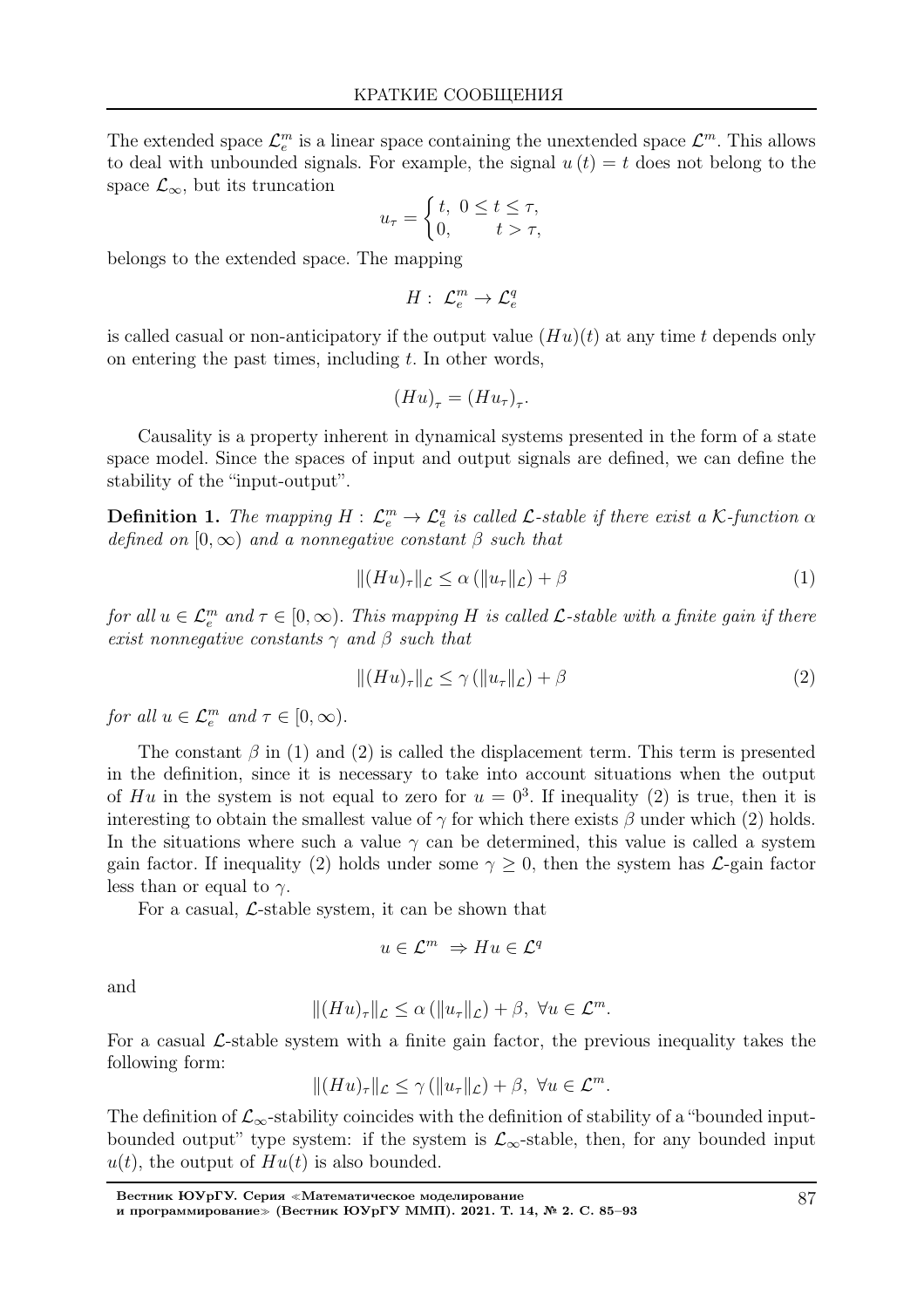**Example 1.** Let  $h : [0, \infty) \times \mathbb{R} \to \mathbb{R}$  be a memory-less function, which is possibly time-dependent and can be considered as an operator H, matching the input signal  $u(t)$ to the output signal  $y(t) = h(t, u(t))$ . We use this operator to illustrate the definition of  $\mathcal{L}$ -stability.

#### Solution

Assume that

$$
h(t) = a + b
$$
 th  $cu = a + b \frac{e^{cu} - e^{-cu}}{e^{cu} + e^{-cu}}$ 

,

where  $a, b, c$  are some non-negative constants. Considering that

$$
h'(u) = \frac{4bc}{\left(e^{cu} + e^{-cu}\right)^2} \le bc, \quad \forall \ u \in \mathbb{R}
$$

we have

$$
|h(u)| \le a + bc \, |u| \, , \quad \forall u \in \mathbb{R}.
$$

Consequently, the operator H is  $\mathcal{L}_{\infty}$ -stable with a finite gain factor  $\gamma = bc$ ,  $\beta = a$ . In addition, if  $a = 0$ , then, for any  $p \in [0, \infty)$ ,

$$
\int_{0}^{\infty} |h (u (t))|^{p} dt \leq (bc)^{p} \int_{0}^{\infty} |u (t)|^{p} dt.
$$

Thus, for any  $p \in [0,\infty)$ , the operator H is  $\mathcal{L}_{\infty}$ -stable with a finite gain factor  $\gamma = bc$ , and the displacement is zero. Let  $h$  be a time-dependent function satisfying the condition

$$
|h(t, u)| \le a |u|, \ \forall t \ge 0, \ \forall u \in \mathbb{R},
$$

where a is some positive constant. For any  $p \in [0,\infty)$ , the operator H is  $\mathcal{L}_p$ -stable with a finite gain factor  $\gamma = a$ , and the displacement is zero. Finally, assume that

$$
h\left( u\right) =u^{2}.
$$

Since

$$
\sup_{t\geq0}\left|h\left(u\left(t\right)\right)\right|\leq\left(\sup_{t\geq0}\left|u(t)\right|\right)^{2},
$$

then the operator H is  $\mathcal{L}_{\infty}$ -stable and displacement is zero. This operator is not  $\mathcal{L}_{\infty}$ -stable with a finite gain factor, since the function  $h(u) = u^2$  cannot be subject to restrictions of the form  $|h(u)| \leq \gamma |u| + \beta$  for all  $u \in \mathbb{R}$ .

One of the drawbacks of Definition 1 is that it explicitly imposes the condition of inequalities (1) and (2) for any input signals from the space  $\mathcal{L}^m$ . These requirements exclude from consideration the systems in which the input-output relations are defined only on a subset of the input signal space. Let us give an example motivating the need to introduce a definition of a new concept of  $\mathcal{L}$ -stability for a small input signal.

Example 2. Consider the system with one input and one output, which is defined by nonlinearity

 $y = \text{tg } u.$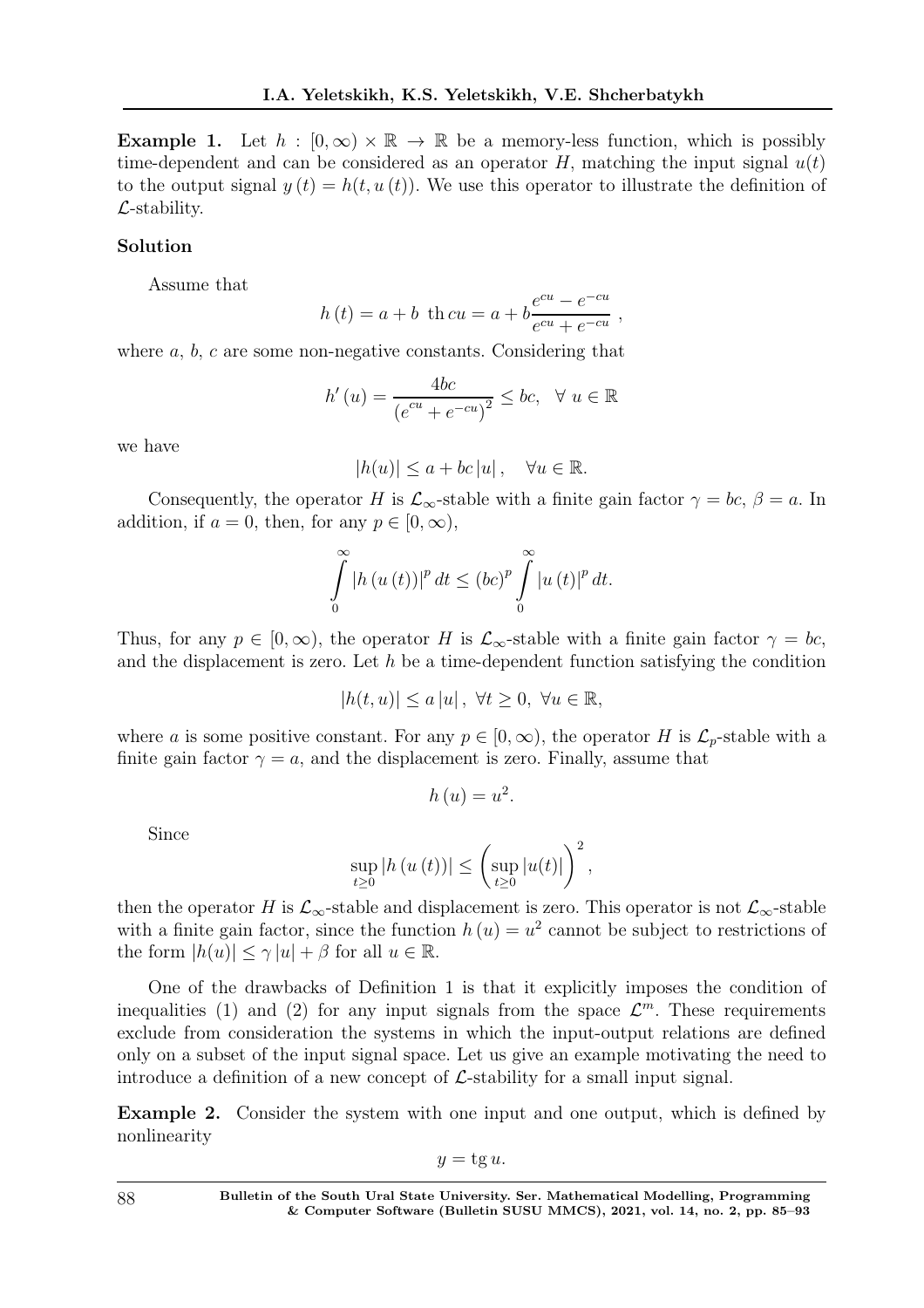#### Solution

The output  $y(t)$  is defined only for input signals satisfying the inequality

$$
\left|u\left(t\right)\right| < \frac{\pi}{2} \;, \;\; \forall t \geq 0.
$$

Thus, the system is not  $\mathcal{L}_{\infty}$ -stable in the sense of Definition 1. However, if we are restricted to consideration of the input signals  $u(t)$  satisfying

$$
|u| \le r < \frac{\pi}{2},
$$

then

$$
|y| \le \left(\frac{\operatorname{tg} r}{r}\right)|u|
$$

and the system satisfies the inequality

$$
||y||_{\mathcal{L}_p} \le \left(\frac{\operatorname{tg} r}{r}\right) ||u||_{\mathcal{L}_p}
$$

for any  $u \in \mathcal{L}_p$  such that  $|u(t)| \leq r$  for all  $t \geq 0$ , where  $p \in [0, \infty)$ . In the space  $\mathcal{L}_{\infty}$  the inequality  $|u(t)| \leq r$  implies  $||u(t)||_{\mathcal{L}_{\infty}} \leq r$ , i.e. the above inequality holds only for input signals with small norm. However, in the case of considering other spaces  $\mathcal{L}_p$ ,  $p < \infty$ , the instantaneous boundedness of the value of  $|u(t)|$  does not imply the boundedness of the corresponding norm of this input signal.

**Definition 2.** The mapping  $H : \mathcal{L}_e^m \to \mathcal{L}_e^q$  is called  $\mathcal{L}\text{-stable}$  at a small input signal (respectively,  $\mathcal{L}\text{-stable}$  at a small input signal with a finite gain factor) if there exists a positive constant r such that inequality  $(1)$  (respectively, inequality  $(2)$ ) holds for all  $u \in \mathcal{L}_e^m$ ,  $\sup_{0 \le t \le \tau} ||u(t)|| \le r$ .

#### 2. L-Stability of State Models

In this section, we show how the means of establishing stability proposed by Lyapunov's theory can be used to prove the  $\mathcal{L}$ -stability of nonlinear systems represented by state models.

Consider the system

$$
\dot{x} = f(t, x, u), \quad x(0) = x_0,\tag{3}
$$

$$
y = h(t, x, u), \tag{4}
$$

where  $x \in \mathbb{R}^n$ ,  $u \in \mathbb{R}^m$ ,  $y \in \mathbb{R}^q$ , the function  $f : [0, \infty) \times D \times D_u \to \mathbb{R}^n$  is piecewise continuous in t and locally Lipschitz by  $(x, u)$ ,  $D \subset \mathbb{R}^n$  is the open area containing the origin  $x = 0$  and  $x = 0$  u  $D_u \subset \mathbb{R}^m$  is the area containing  $u = 0$ . For each fixed  $x_0 \in D$ , state model (3) – (4) defines an operator H, assigning to each input  $u(t)$  the corresponding output  $y(t)$ . Suppose that  $x = 0$  is the equilibrium point of the free system

$$
\dot{x} = f(t, x, 0). \tag{5}
$$

**Theorem 1.** Consider system (3) – (4) and choose  $r > 0$  and  $r_u > 0$  such that  $\{||x|| \leq$  $r \} \subset D$  and  $\{||x|| \leq r_u\} \subset D_u$ . Suppose that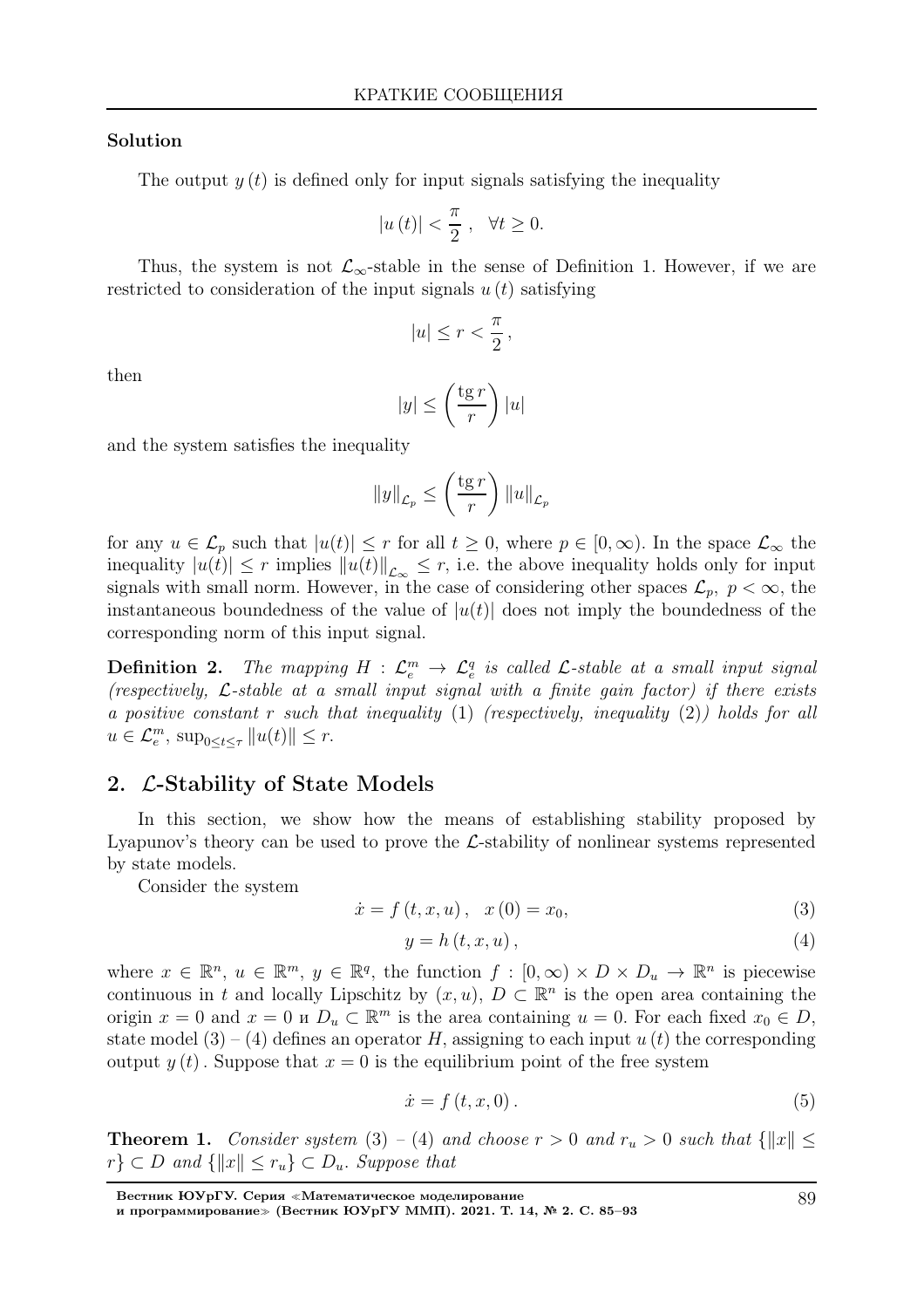1)  $x = 0$  is an exponentially stable equilibrium point of (5) and there exists a Lyapunov function  $V(t, x)$  satisfying the inequalities

$$
c_1||x||^2 \le V(t, x) \le c_2||x||^2,\tag{6}
$$

$$
\frac{\partial V}{\partial t} + \frac{\partial V}{\partial x} f(t, x, 0) \le -c_3 \|x\|^2,\tag{7}
$$

$$
\left\|\frac{\partial V}{\partial t}\right\| \le c_4 \|x\|^2\tag{8}
$$

for all  $(t, x) \in [0, \infty) \times D$  and some positive constants  $c_1, c_2, c_3$  and  $c_4$ .

2) The functions f and h satisfy the inequalities

$$
||f(t, x, u) - f(t, x, 0)|| \le L||u||,
$$
\n(9)

$$
h(t, x, u) \le \eta_1 \|x\| + \eta_2 \|u\| \tag{10}
$$

for all  $(t, x, u) \in [0, \infty) \times D \times D_u$  and some non-negative constants L,  $\eta_1, \eta_2$ .

Then, for each  $x_0$  such that  $x_0 \leq r \sqrt{c_1/c_2}$ , system (3) – (4) is  $\mathcal{L}_p$ -stable at a small input signal with a finite gain factor for all  $p \in [0, \infty]$ . In particular, for every  $u \in \mathcal{L}_p$ such that

$$
\sup_{0 \le t \le \tau} u \le \min \left\{ r_u, \frac{c_1 c_3 r}{c_2 c_4 L} \right\},\
$$

the output of the system  $y(t)$  satisfies the estimate

$$
||y_{\tau}||_{\mathcal{L}_p} \le \gamma ||u||_{\mathcal{L}_p} + \beta \tag{11}
$$

for all  $\tau \in [0, \infty)$ , where

$$
\gamma = \eta_2 + \frac{\eta_1 c_2 c_4 L}{c_1 c_3}
$$

$$
\beta = \eta_1 ||x_0|| \sqrt{\frac{c_2}{c_1}} \rho, \quad where \quad \rho = \begin{cases} 1 & \text{if } p = \infty, \\ \left(\frac{2c_2}{c_3 p}\right)^{\frac{1}{p}} & \text{if } p \in [1, \infty). \end{cases}
$$

In addition, if the origin is globally exponentially stable and all assumptions are satisfied globally (for  $D = \mathbb{R}^n$  and  $D_u = \mathbb{R}^m$ ), then for each  $x_0 \in \mathbb{R}^n$  system (3) - (4) is  $\mathcal{L}_p$ -stable with a finite gain factor for all  $p \in [0, \infty]$ .

The proof of Theorem 1 is presented in [5].

Using the Lyapunov converse theorem [6], we can show that there exists a Lyapunov function satisfying  $(6) - (8)$ . Then the following corollary can be formulated.

**Corollary 1.** Suppose that, in some neighborhood of the point  $(x, u) = (0, 0)$ , the function  $f(t, x, u)$  is continuously differentiable, the Jacobi matrices  $\left[\frac{\partial f}{\partial x}\right]$  and  $\left[\frac{\partial f}{\partial u}\right]$  are uniformly bounded in t and  $h(t, x, u)$  satisfies (10). If the origin  $x = 0$  is an exponentially stable equilibrium point of (5), then there exists a constant  $r_0 > 0$  such that for any  $x_0, \|x_0\| < r_0$ system (3) – (4) is  $\mathcal{L}_p$ -stable at a small input with the finite gain factor for all  $p \in [0, \infty]$ . Moreover, if all assumptions are fulfilled globally and the origin is a globally exponentially stable equilibrium point of (5), then for any  $x_0 \in \mathbb{R}^n$  system (3) – (4) is  $\mathcal{L}_p$ -stable with finite gain factor for all  $p \in [0, \infty]$ .

In the next example, we illustrate how the method of Lyapunov functions is generalized to the case of the second-order systems with one input and one output.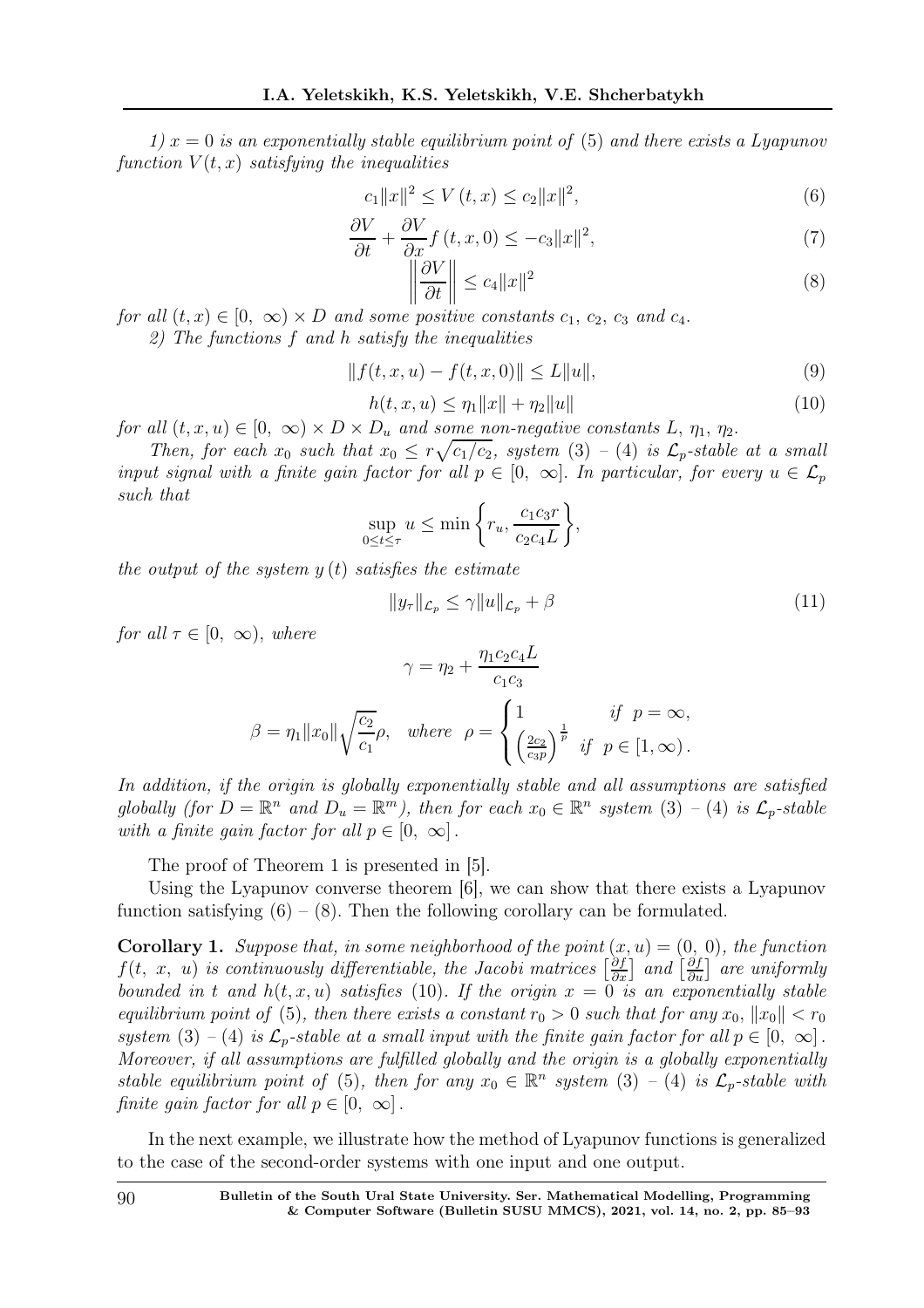Example 3. Consider the system

$$
\begin{cases}\n\dot{x}_1 = x_2, \\
\dot{x}_2 = -x_1 - x_2 = a \text{ th } x_1 + u, \\
y = x_1,\n\end{cases}
$$

where  $\alpha$  is some non-negative constant. We use

$$
V(x) = xT P x = p11x12 + 2p12x1x2 + p22x22
$$

as the Lyapunov function for a free system:

$$
\dot{V} = -2p_{12} \left( x_1^2 + ax_1 \th x_1 \right) + 2 \left( p_{11} - p_{12} - p_{22} \right) x_1 x_2 - 2ap_{22} x_2 \th x_1 - 2 \left( p_{22} - p_{21} \right) x_2^2.
$$

To get rid of the cross term  $x_1x_2$ , we assume  $p_{11} = p_{12} + p_{22}$ . Then, for  $p_{22} = 2p_{12} = 1$ , the matrix  $P$  is positive definite and

$$
\dot{V} = -x_1^2 - x_2^2 - ax_1 \th x_1 - 2ax_2 \th x_1.
$$

Taking into account that  $x_1$  th  $x_1 \geq 0$  for all  $x_1 \in \mathbb{R}$  we obtain

$$
\dot{V} \le -||x||_2^2 + 2a|x_1| \cdot |x_2| \le -(1-a) ||x||_2^2.
$$

Thus, for all  $a < 1$  the function V satisfies  $(6) - (8)$  globally with

$$
c_1 = \lambda_{min}(P)
$$
,  $c_2 = \lambda_{max}(P)$ ,  $c_3 = 1 - a$ ,  $c_4 = 2||P||_2 = 2\lambda_{max}(P)$ .

The functions f and h globally satisfy (9) and (10) with  $L = \eta_1 = 1$ ,  $\eta_2 = 0$ . Therefore, for all  $x_0 \in \mathbb{R}^2$  and  $p \in [1,\infty]$ , the system is  $\mathcal{L}_p$ -stable with a finite gain factor.

## References

- 1. Maxwell J.C., Vyshnegradskii I.A., Stodola A. Teoriya avtomaticheskogo regulirovaniya [Automatic Regulation Theory]. Moscow, Akademia Nauk SSSR, 1949. (in Russian)
- 2. Routh E.J. Ob ustoychivosti zadannogo sostoyaniya dvizheniya, v chastnosti, ustanovivshegosya dvizheniya. [A Treatise on the Stability of a Given State of Motion]. Moscow, Izhevsk, Institute for Computer Research 2002. (in Russian)
- 3. Zhukovsky N.E. O prochnosti dvizheniya. [On the Strength of Movement]. Moscow, Gostekhizdat, 1948. (in Russian)
- 4. Lyapunov A.M. Obshchaya zadacha ob ustoychivosti dvizheniya [The General Problem of the Stability of Motion]. Moscow, Kniga po trebovaniyu, 2014. (in Russian)
- 5. Khalil H.K. Nelineynyye sistemy [Nonlinear Systems]. Moscow, Izhevsk, Institute for Computer Research, 2009. (in Russian)
- 6. La Salle J., Lefschetz S., Issledovaniye metodom pryamogo metoda Lyapunova [Stability by Liapunov's Direct Method with Applications]. Moscow, Mir, 1964. (in Russian)

Received April 6, 2021

Вестник ЮУрГУ. Серия <sup>≪</sup>Математическое моделирование и программирование<sup>≫</sup> (Вестник ЮУрГУ ММП). 2021. Т. 14, № 2. С. 85–93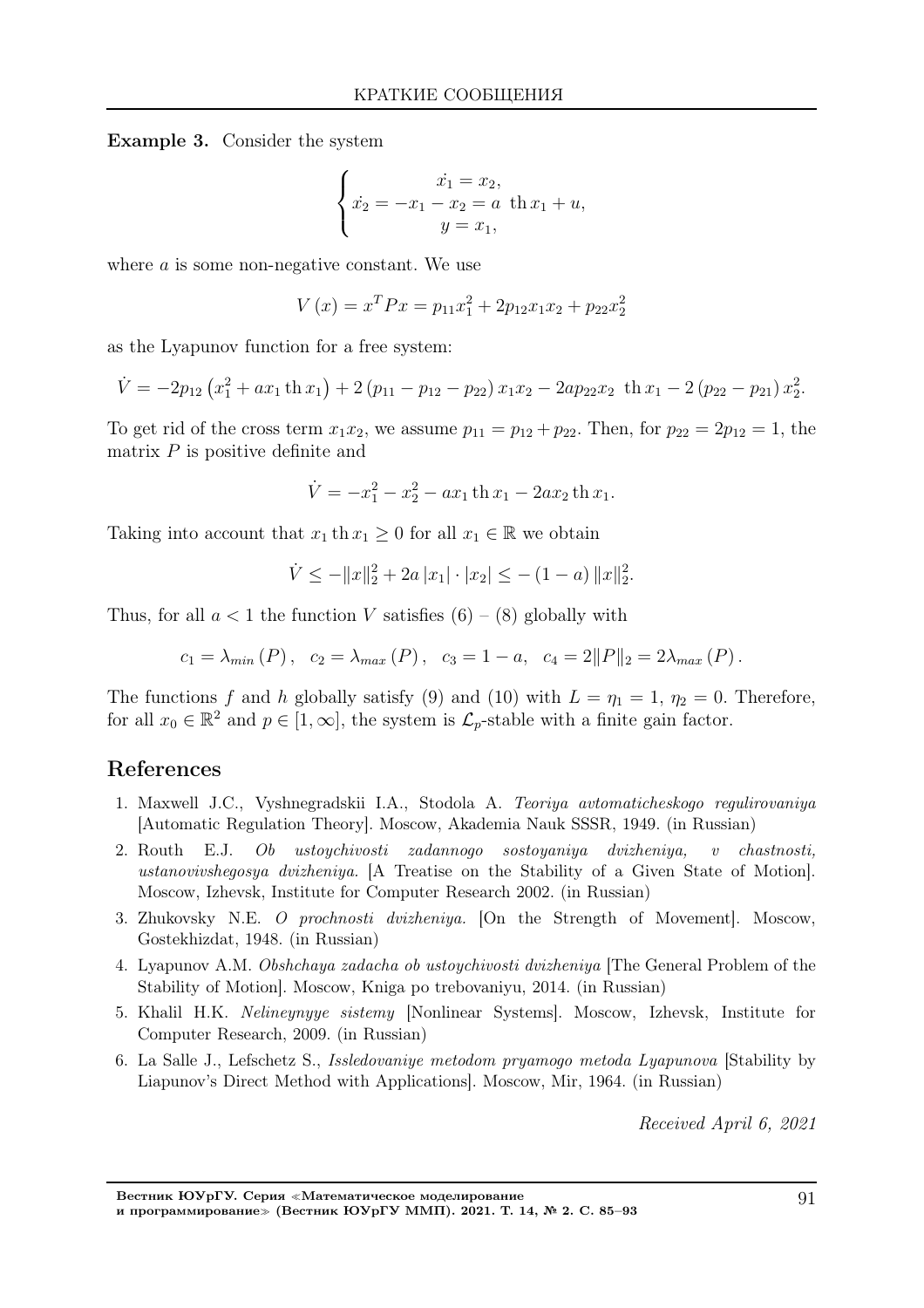#### УДК 517.925 DOI: 10.14529/mmp210209

# L-УСТОЙЧИВОСТЬ НЕЛИНЕЙНЫХ СИСТЕМ, ПРЕДСТАВЛЕННЫХ МОДЕЛЯМИ СОСТОЯНИЯ

И.А. Елецки $x^1$ , К.С. Елецки $x^1$ , В.Е. Щербаты $x^1$ 

<sup>1</sup>Елецкий государственный университет им. И.А. Бунина, г. Елец, Российская Федерация

> Теория устойчивости играет ключевую роль в теории систем и инженерных науках. Устойчивость точек равновесия обычно рассматривается в рамках теории устойчивости, разработанной русским математиком и механиком А.М. Ляпуновым (1857– 1918), заложившим ее основы и давшим ей имя. В настоящее время стала очень распространенной точка зрения на устойчивость, как устойчивость по отношению к возмущению входного сигнала. В основу исследования положен подход пространствасостояния для моделирования нелинейных динамических систем и альтернативный подход <sup>≪</sup>вход-выход≫. Модель <sup>≪</sup>вход-выход<sup>≫</sup> реализуется без явного знания внутренней структуры, определяемой уравнением состояния. Система рассматривается как <sup>≪</sup>черный ящик≫, доступ к которому осуществляется только через входные и выходные терминалы порты. В основу концепции устойчивости в терминах <sup>≪</sup>вход-выход<sup>≫</sup> положено определение L-устойчивости нелинейной системы, метод функций Ляпунова и его обобщение на случай нелинейных динамических систем. Трактовка задачи о накоплении возмущений сводится к задаче отыскания нормы оператора, что позволяет расширить круг исследуемых моделей в зависимости от пространства, в котором действуют входные и выходные сигналы.

> Ключевые слова: динамическая система; L-устойчивость; экспоненциальная устойчивость; казуальность; коэффициент усиления.

## Литература

- 1. Максвелл, Д.К. Теория автоматического регулирования (линеаризованные задачи) / Д.К. Максвелл, И.А. Вышнеградский, А. Стодола. – М.: Изд-во АН СССР, 1949.
- 2. Раус, Э.Дж. Об устойчивости заданного состояния движения, в частности, установившегося движения / Э.Дж. Раус. – М.; Ижевск: Институт компьютерных исследований, 2002.
- 3. Жуковский, Н.Е. О прочности движения / Н.Е. Жуковский. М.: Гостехиздат, 1948.
- 4. Ляпунов, А.М. Общая задача об устойчивости движения / А.М. Ляпунов. М.: Книга по требованию, 2014.
- 5. Халил, Х.К. Нелинейные системы / Х.К. Халил. М.; Ижевск: Институт компьютерных исследований, 2009.
- 6. Ла-Салль, Ж. Исследование устойчивости прямым методом Ляпунова / Ж. Ла-Салль, С. Лефшец. – М.: Мир, 1964.

Ирина Адольфовна Елецких, кандидат физико-математических наук, доцент, кафедра <sup>≪</sup>Математика и методика ее преподавания≫, Елецкий государственный университет им. И.А. Бунина (г. Елец, Российская Федерация), yeletskikh.irina@yandex.ru.

Константин Сергеевич Елецких, кандидат физико-математических наук, старший преподаватель, кафедра <sup>≪</sup>Математика и методика ее преподавания≫, Елецкий